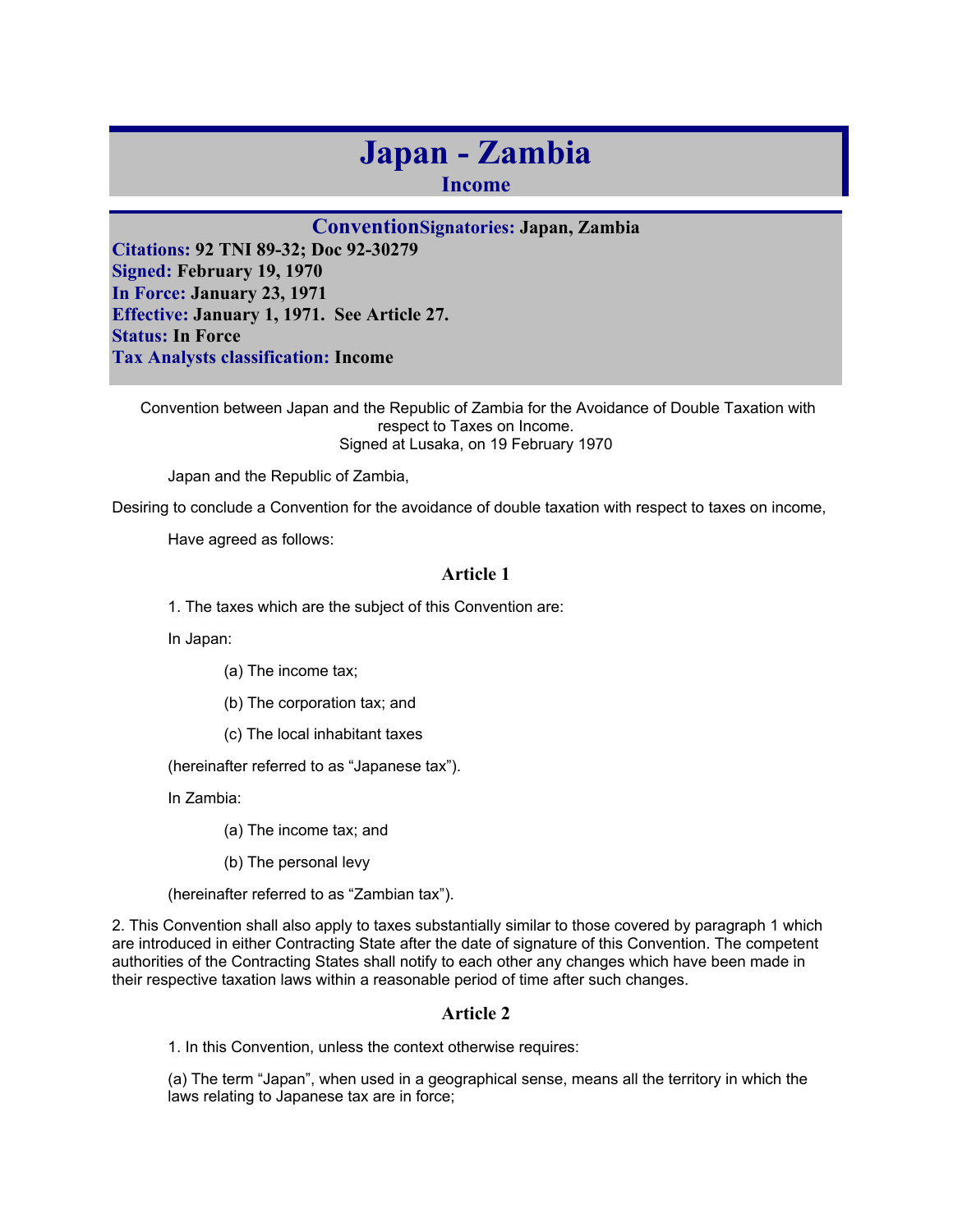(b) The term "Zambia" means the Republic of Zambia;

(c) The terms "a Contracting State" and "the other Contracting State" mean Japan or Zambia, as the context requires;

(d) The term "tax" means Japanese tax or Zambian tax, as the context requires;

(e) The term "person" includes a company and any other body of persons;

(f) The term "company" means any body corporate or any entity which is treated as a body corporate for tax purposes;

(g) The terms "enterprise of a Contracting State" and "enterprise of the other Contracting State" mean respectively an enterprise carried on by a resident of a Contracting State and an enterprise carried on by a resident of the other Contracting State;

(h) The term "competent authority" means, in the case of Japan, the Minister of Finance or his authorized representative, and, in the case of Zambia, the Commissioner of Taxes or his authorized representative.

2. As regards the application of this Convention in a Contracting State, any term not otherwise defined shall, unless the context otherwise requires, have the meaning which it has under the laws of that Contracting State relating to the taxes to which this Convention applies.

# **Article 3**

1. For the purposes of this Convention, the term "resident of a Contracting State" means any person who, under the law of that Contracting State, is liable to taxation therein by reason of his domicile, residence, place of head or main office, place of management or any other criterion of a similar nature.

2. Where by reason of the provisions of paragraph (1) an individual is a resident of both Contracting States, then the competent authorities shall determine by mutual agreement the Contracting State of which that individual shall be deemed to be a resident for the purposes of this Convention.

3. Where by reason of the provisions of paragraph 1 a person other than an individual is a resident of both Contracting States, then it shall be deemed to be a resident of the Contracting State in which its head or main office is situated.

## **Article 4**

1. For the purposes of this Convention, the term "permanent establishment" means a fixed place of business in which the business of the enterprise is wholly or partly carried on.

- 2. The term "permanent establishment" includes especially:
	- (a) A place of management;
	- (b) A branch;
	- (c) An office;
	- (d) A factory;
	- (e) A workshop;
- (f) A mine, quarry or other place of extraction of natural resources;

(g) A building site or construction or assembly project which exists for more than twelve months.

3. The term "permanent establishment" shall not be deemed to include: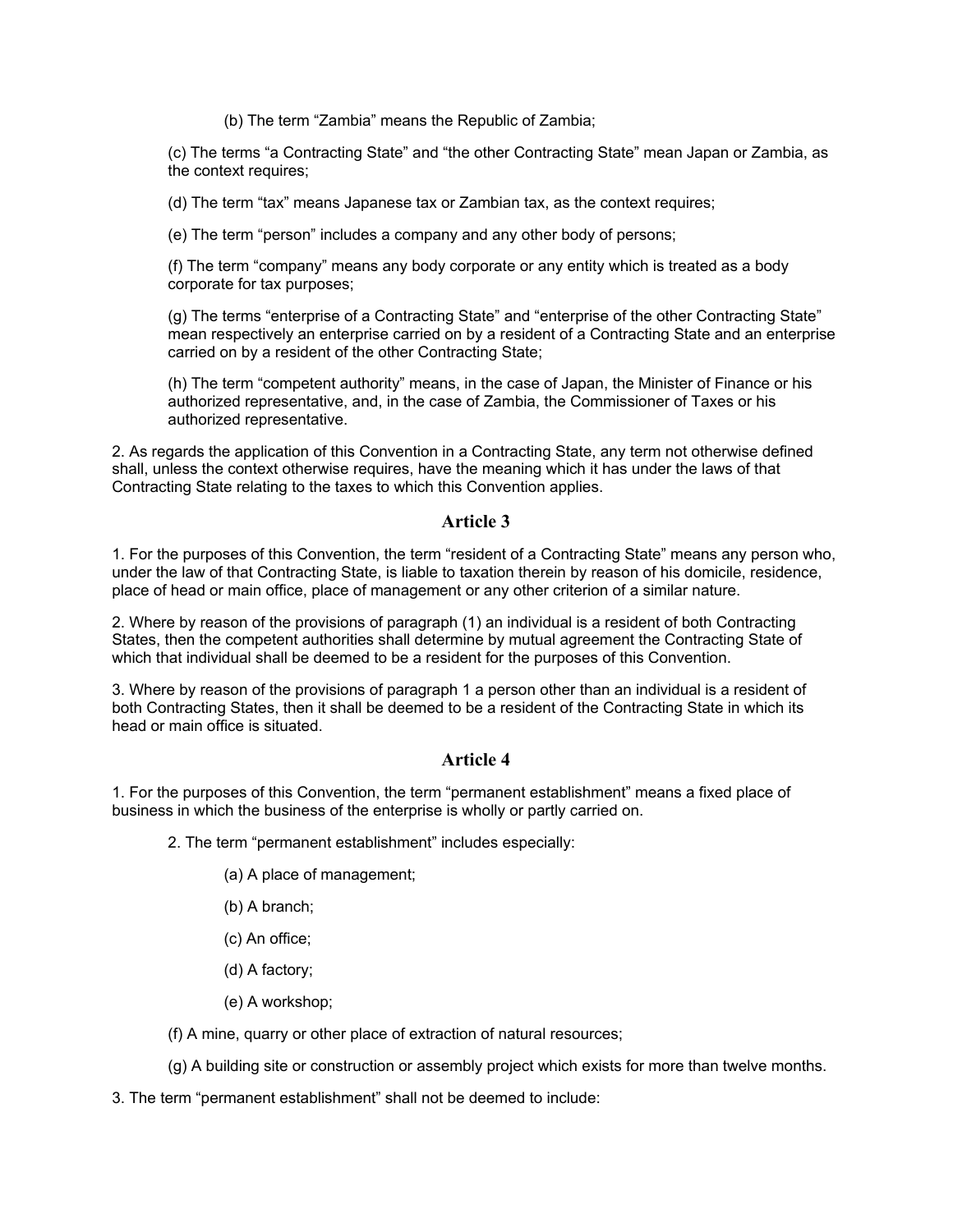(a) The use of facilities solely for the purpose of storage, display or delivery of goods or merchandise belonging to the enterprise;

(b) The maintenance of a stock of goods or merchandise belonging to the enterprise solely for the purpose of storage, display or delivery;

(c) The maintenance of a stock of goods or merchandise belonging to the enterprise solely for the purpose of processing by another enterprise;

(d) The maintenance of a fixed place of business solely for the purpose of purchasing goods or merchandise, or for collecting information, for the enterprise;

(e) The maintenance of a fixed place of business solely for the purpose of advertising, for the supply of information, for scientific research or for similar activities which have a preparatory or auxiliary character, for the enterprise.

4. A person acting in a Contracting State on behalf of an enterprise of the other Contracting State--other than an agent of an independent status to whom paragraph 5 applies--shall be deemed to be a permanent establishment in the first-mentioned Contracting State if he has, and habitually exercises in that Contracting State, an authority to conclude contracts in the name of the enterprise, unless his activities are limited to the purchase of goods or merchandise for the enterprise.

5. An enterprise of a Contracting State shall not be deemed to have a permanent establishment in the other Contracting State merely because it carries on business in that other Contracting State through a broker, general commission agent or any other agent of an independent status, where such persons are acting in the ordinary course of their business.

6. The fact that a company which is a resident of a Contracting State controls or is controlled by a company which is a resident of the other Contracting State, or which carries on business in that other Contracting State (whether through a permanent establishment or otherwise), shall not of itself constitute for either company a permanent establishment of the other.

## **Article 5**

1. Income from immovable property may be taxed in the Contracting State in which such property is situated.

2. The term "immovable property" shall be defined in accordance with the law of the Contracting State in which the property in question is situated. The term shall in any case include property accessory to immovable property, livestock and equipment used in agriculture and forestry, rights to which the provisions of general law respecting immovable property apply, usufruct of immovable property and rights to variable or fixed payments as consideration for the working of, or the right to work, mineral deposits, sources and other natural resources; ships and aircraft shall not be regarded as immovable property.

3. The provisions of paragraph (1) shall apply to income derived from the direct use, letting, or use in any other form of immovable property.

## **Article 6**

1. The profits of an enterprise of a Contracting State shall be taxable only in that Contracting State unless the enterprise carries on business in the other Contracting State through a permanent establishment situated therein. If the enterprise carries on business as aforesaid, the profits of the enterprise may be taxed in the other Contracting State but only so much of them as is attributable to that permanent establishment.

2. Where an enterprise of a Contracting State carries on business in the other Contracting State through a permanent establishment situated therein, there shall in each Contracting State be attributed to that permanent establishment the profits which it might be expected to make if it were a distinct and separate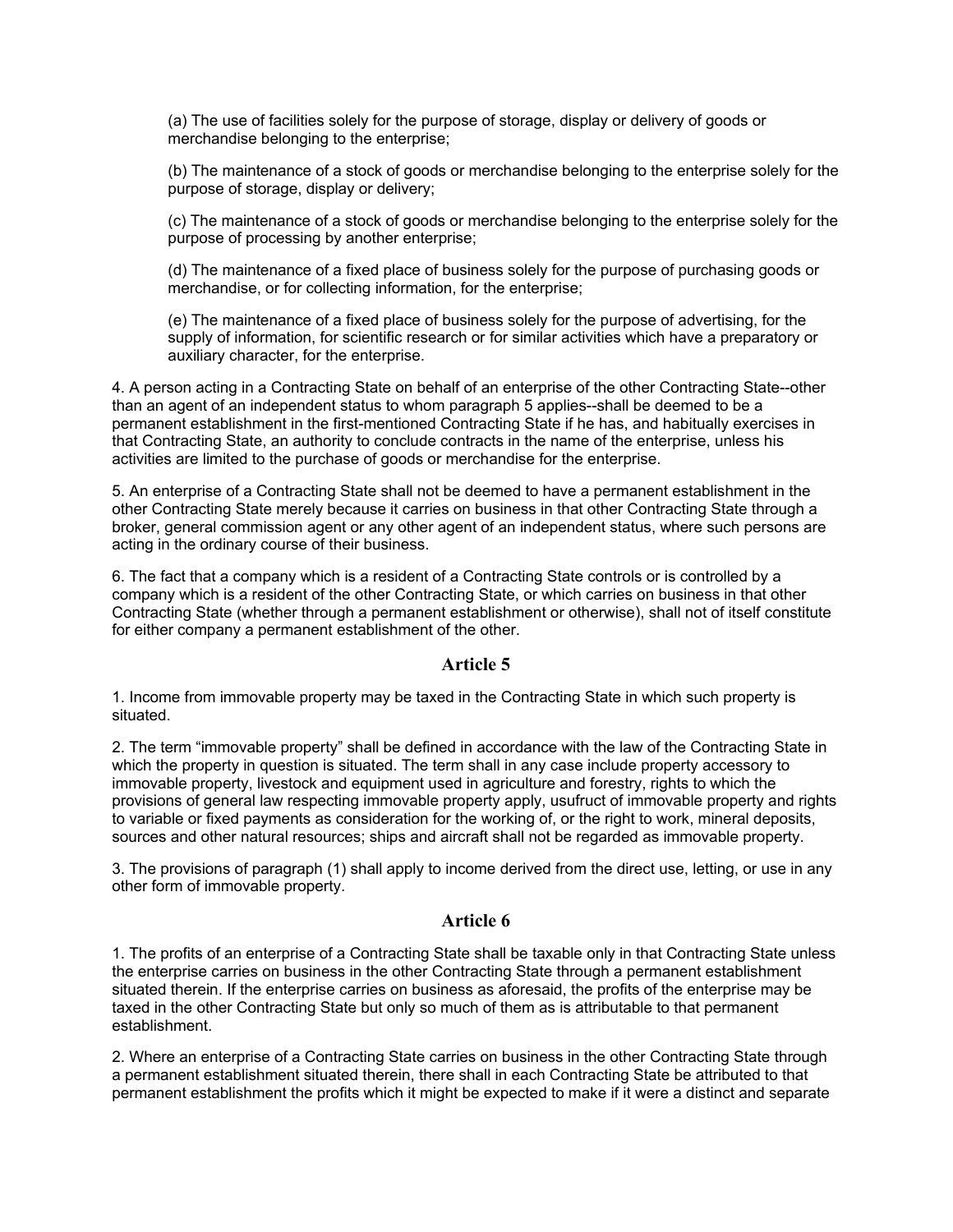enterprise engaged in the same or similar activities under the same or similar conditions and dealing wholly independently with the enterprise of which it is a permanent establishment.

3. In the determination of the profits of a permanent establishment, there shall be allowed as deductions expenses which are incurred for the purposes of the permanent establishment including executive and general administrative expenses so incurred, whether in the Contracting State in which the permanent establishment is situated or elsewhere.

4. In so far as it has been customary in a Contracting State to determine the profits to be attributed to a permanent establishment on the basis of an apportionment of the total profits of the enterprise to its various parts, nothing in paragraph 2 shall preclude that Contracting State from determining the profits to be taxed by such an apportionment as may be customary; the method of apportionment adopted shall, however, be such that the result shall be in accordance with the principles laid down in this Article.

5. No profits shall be attributed to a permanent establishment by reason of the mere purchase by that permanent establishment of goods or merchandise for the enterprise.

6. For the purposes of the preceding paragraphs, the profits to be attributed to the permanent establishment shall be determined by the same method year by year unless there is good and sufficient reason to the contrary.

7. Where profits include items of income which are dealt with separately in other Articles of this Convention, then the provisions of those Articles shall not be affected by the provisions of this Article.

#### **Article 7**

Profits from the operation of ships or aircraft in international traffic carried on by an enterprise of a Contracting State shall be taxable only in that Contracting State.

#### **Article 8 Where**

(a) An enterprise of a Contracting State participates directly or indirectly in the management, control or capital of an enterprise of the other Contracting State, or

(b) The same persons participate directly or indirectly in the management, control or capital of an enterprise of a Contracting State and an enterprise of the other Contracting State,

and in either case conditions are made or imposed between the two enterprises in their commercial or financial relations which differ from those which would be made between independent enterprises, then any profits which would, but for those conditions, have accrued to one of the enterprises, but, by reason of those conditions, have not so accrued, may be included in the profits of that enterprise and taxed accordingly.

## **Article 9**

1. Dividends paid by a company which is a resident of a Contracting State to a resident of the other Contracting State shall be taxable only in that other Contracting State.

2. The provisions of paragraph 1 shall not affect the taxation of the company in respect of the profits out of which the dividends are paid.

3. The term "dividends" as used in this Article means income from shares or other rights, not being debtclaims, participating in profits, as well as income from other corporate rights assimilated to income from shares by the taxation law of the Contracting State of which the company making the distribution is a resident.

4. The provisions of paragraph 1 shall not apply if the recipient of the dividends, being a resident of a Contracting State, has in the other Contracting State, of which the company paying the dividends is a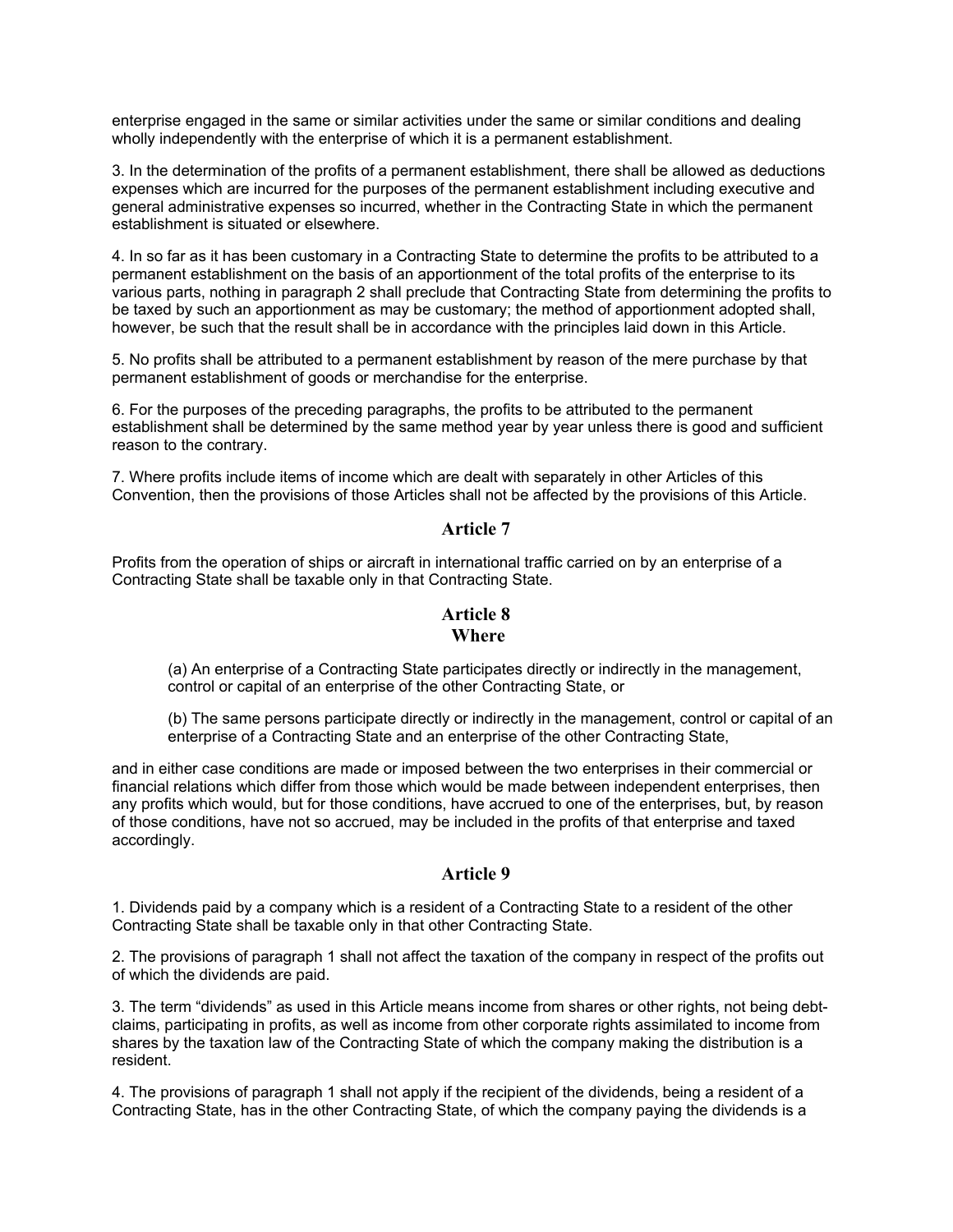resident, a permanent establishment with which the holding by virtue of which the dividends are paid is effectively connected. In such a case, the provisions of Article 6 shall apply.

5. Where a company which is a resident of a Contracting State derived profits or income from the other Contracting State, that other Contracting State may not impose any tax on the dividends paid by the company to persons who are not residents of that other Contracting State, or subject the company's undistributed profits to a tax on undistributed profits, even if the dividends paid or the undistributed profit consist wholly or partly of profits or income arising in that other Contracting State.

#### **Article 10**

1. Interest arising in a Contracting State and paid to a resident of the other Contracting State may be taxed in that other Contracting State.

2. However, such interest may be taxed in the Contracting State in which it arises, and according to the laws of that Contracting State, but the tax so charged shall not exceed 10 per cent of the gross amount of the interest.

3. Notwithstanding the provisions of paragraph 2, interest arising in a Contracting State and paid to the Government of the other Contracting State or local authority thereof or any agency or instrumentality (including financial institution) wholly owned by that Government or local authority shall be exempt from tax of the first-mentioned Contracting State.

4. The term "interest" as used in this Article means income from Government securities, bonds or debentures, whether or not secured by mortgage and whether or not carrying a right to participate in profits, and debt-claims of every kind, and any excess of the amount repaid in respect of such debt-claims over the amount lent, as well as all other income assimilated to income from money lent by the taxation law of the Contracting State in which the income arises.

5. The provisions of paragraphs 1 and 2 shall not apply if the recipient of the interest, being a resident of a Contracting State, has in the other Contracting State in which the interest arises a permanent establishment with which the debt-claim from which the interest arises is effectively connected. In such a case, the provisions of Article 6 shall apply.

6. Interest shall be deemed to arise in a Contracting State when the payer is that Contracting State itself, a local authority or a resident of that Contracting State. Where, however, the person paying the interest, whether he is a resident of a Contracting State or not, has in a Contracting State a permanent establishment in connection with which the indebtedness on which the interest is paid was incurred, and such interest is borne by such permanent establishment, then such interest shall be deemed to arise in the Contracting State in which the permanent establishment is situated.

7. Where, owing to a special relationship between the payer and the recipient or between both of them and some other person, the amount of the interest paid, having regard to the debt-claim for which it is paid, exceeds the amount which would have been agreed upon by the payer and the recipient in the absence of such relationship, the provisions of this Article shall apply only to the last-mentioned amount. In that case, the excess part of the payments shall remain taxable according to the law of each Contracting State, due regard being had to the other provisions of this Convention.

# **Article 11**

1. Royalties arising in a Contracting State and paid to a resident of the other Contracting State may be taxed in that other Contracting State.

2. However, such royalties may be taxed in the Contracting State in which they arise, and according to the laws of that Contracting State, but the tax so charged shall not exceed 10 per cent of the gross amount of the royalties.

3. The term "royalties" as used in this Article means payments of any kind received as a consideration for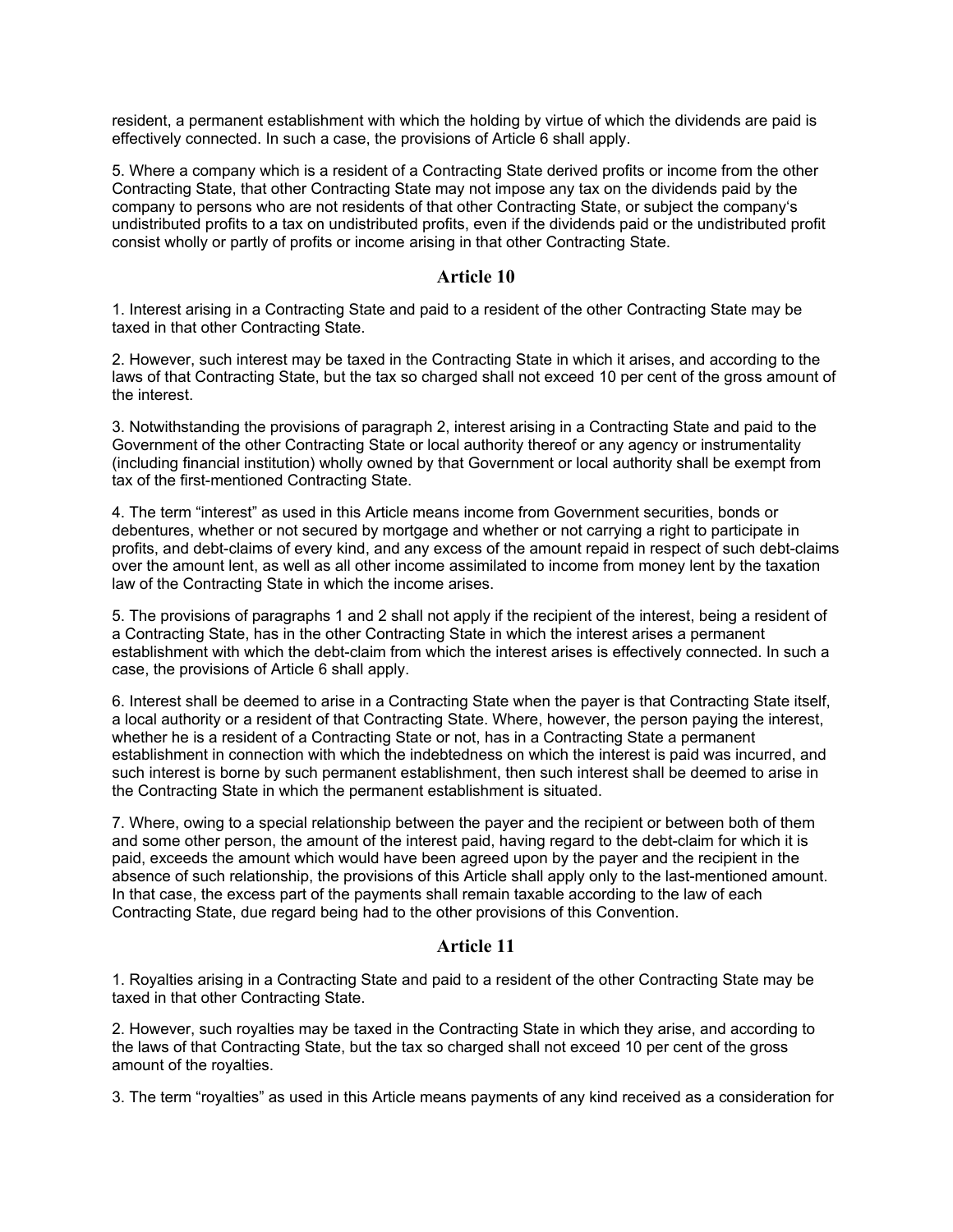the use of, or the right to use, any copyright of literary, artistic or scientific work including cinematograph films, any patent, trade mark, design or model, plan, secret formula or process, or for the use of, or the right to use, industrial, commercial, or scientific equipment, or for information concerning industrial, commercial or scientific experience.

4. The provisions of paragraphs 1 and 2 shall not apply if the recipient of the royalties, being a resident of a Contracting State, has in the other Contracting State in which the royalties arise a permanent establishment with which the right or property giving rise to the royalties is effectively connected. In such a case, the provisions of Article 6 shall apply.

5. Royalties shall be deemed to arise in a Contracting State when the payer is that Contracting State itself, a local authority or a resident of that Contracting State. Where, however, the person paying the royalties, whether he is a resident of a Contracting State or not, has in a Contracting State a permanent establishment in connection with which the liability to pay the royalties was incurred, and such royalties are borne by such permanent establishment, then such royalties shall be deemed to arise in the Contracting State in which the permanent establishment is situated.

6. Where, owing to a special relationship between the payer and the recipient or between both of them and some other person, the amount of the royalties paid, having regard to the use, right or information for which they are paid, exceeds the amount which would have been agreed upon by the payer and the recipient in the absence of such relationship, the provisions of this Article shall apply only to the lastmentioned amount. In that case, the excess part of the payments shall remain taxable according to the law of each Contracting State, due regard being had to the other provisions of this Convention.

#### **Article 12**

1. Gains from the alienation of immovable property, as defined in paragraph 2 of Article 5, may be taxed in the Contracting State in which such property is situated.

2. Gains from the alienation of property other than immovable property forming part of the business property of a permanent establishment which an enterprise of a Contracting State has in the other Contracting State or of property other than immovable property pertaining to a fixed base available to a resident of a Contracting State in the other Contracting State for the purpose of performing professional services, including such gains from the alienation of such a permanent establishment (alone or together with the whole enterprise) or of such a fixed base, may be taxed in that other Contracting State. However, gains derived by a resident of a Contracting State from the alienation of ships or aircraft operated in international traffic and property other than immovable property pertaining to the operation of such ships or aircraft shall be exempt from tax of the other Contracting State.

3. Gains derived by a resident of a Contracting State from the alienation of any property other than those mentioned in paragraphs 1 and 2 shall be taxable only in that Contracting State.

## **Article 13**

1. Income derived by a resident of a Contracting State in respect of professional services or other independent activities of a similar character shall be exempt from tax of the other Contracting State unless he has a fixed base regularly available to him in that other Contracting State for the purpose of performing his activities. If he has such a fixed base, the income may be taxed in that other Contracting State but only so much of it as is attributable to that fixed base.

2. The term "professional services" includes especially independent scientific, literary, artistic, educational or teaching activities as well as the independent activities of physicians, lawyers, engineers, architects, dentists and accountants.

# **Article 14**

1. Subject to the provisions of Articles 15, 17 and 18, salaries, wages and other similar remuneration derived by a resident of a Contracting State in respect of an employment shall be exempt from tax of the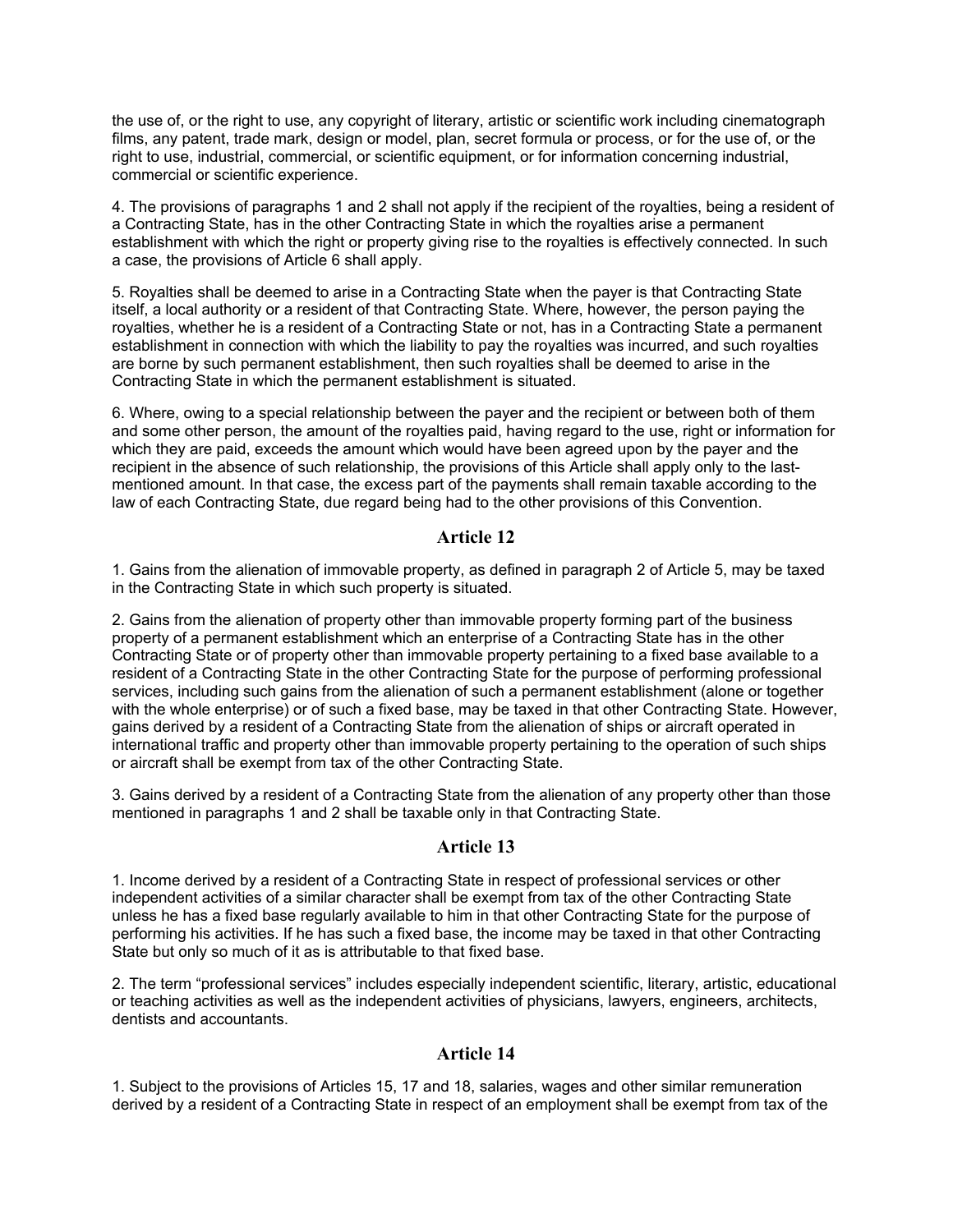other Contracting State unless the employment is exercised in the other Contracting State. If the employment is so exercised, such remuneration as is derived therefrom may be taxed in that other Contracting State.

2. Notwithstanding the provisions of paragraph 1, remuneration derived by a resident of a Contracting State in respect of an employment exercised in the other Contracting State shall be exempt from tax of that other Contracting State if:

(a) The recipient is present in that other Contracting State for a period or periods not exceeding in the aggregate 183 days in the calendar year concerned, and

(b) The remuneration is paid by, or on behalf of, an employer who is not a resident of that other Contracting State, and

(c) The remuneration is not borne by a permanent establishment or a fixed base which the employer has in that other Contracting State.

3. Notwithstanding the provisions of paragraphs 1 and 2, remuneration in respect of an employment exercised aboard a ship or aircraft operated in international traffic by an enterprise of a Contracting State may be taxed in that Contracting State.

#### **Article 15**

Remuneration derived by a resident of a Contracting State in his capacity as a member of the board of directors of a company which is a resident of the other Contracting State may be taxed in that other Contracting State in accordance with the law of that other Contracting State.

#### **Article 16**

Notwithstanding the provisions of Articles 13 and 14, income derived by public entertainers, such as theatre, motion picture, radio or television artistes, and musicians, and by athletes, from their personal activities as such may be taxed in the Contracting State in which these activities are exercised.

#### **Article 17**

Subject to the provisions of paragraph 2 of Article 18, pensions and other similar remuneration derived from sources within a Contracting State in consideration of past employment by an individual who is a resident of the other Contracting State and subject to tax in respect thereof in that other Contracting State shall be taxable only in that other Contracting State.

#### **Article 18**

1. (a) Remuneration (other than pensions) paid by Japan or a local authority thereof to any individual in respect of services rendered to Japan or a local authority thereof in the discharge of governmental functions may be taxed in Japan. Such remuneration shall be exempt from Zambian tax if the individual is not resident in Zambia or is resident in Zambia solely for the purpose of rendering those services.

(b) Remuneration (other than pensions) paid by Zambia or a local authority thereof to any individual in respect of services rendered to Zambia or a local authority thereof in the discharge of governmental functions may be taxed in Zambia. Such remuneration shall be exempt from Japanese tax if the individual is not a national of Japan or is not admitted to Japan for permanent residence therein.

2. Pensions paid by, or out of funds to which contributions are made by, a Contracting State or a local authority thereof to any individual in respect of services rendered to that Contracting State or a local authority thereof in the discharge of governmental functions shall be taxable only in that Contracting State.

3. The provisions of this Article shall not apply to payments in respect of services rendered in connection with a trade or business carried on for the purpose of profits.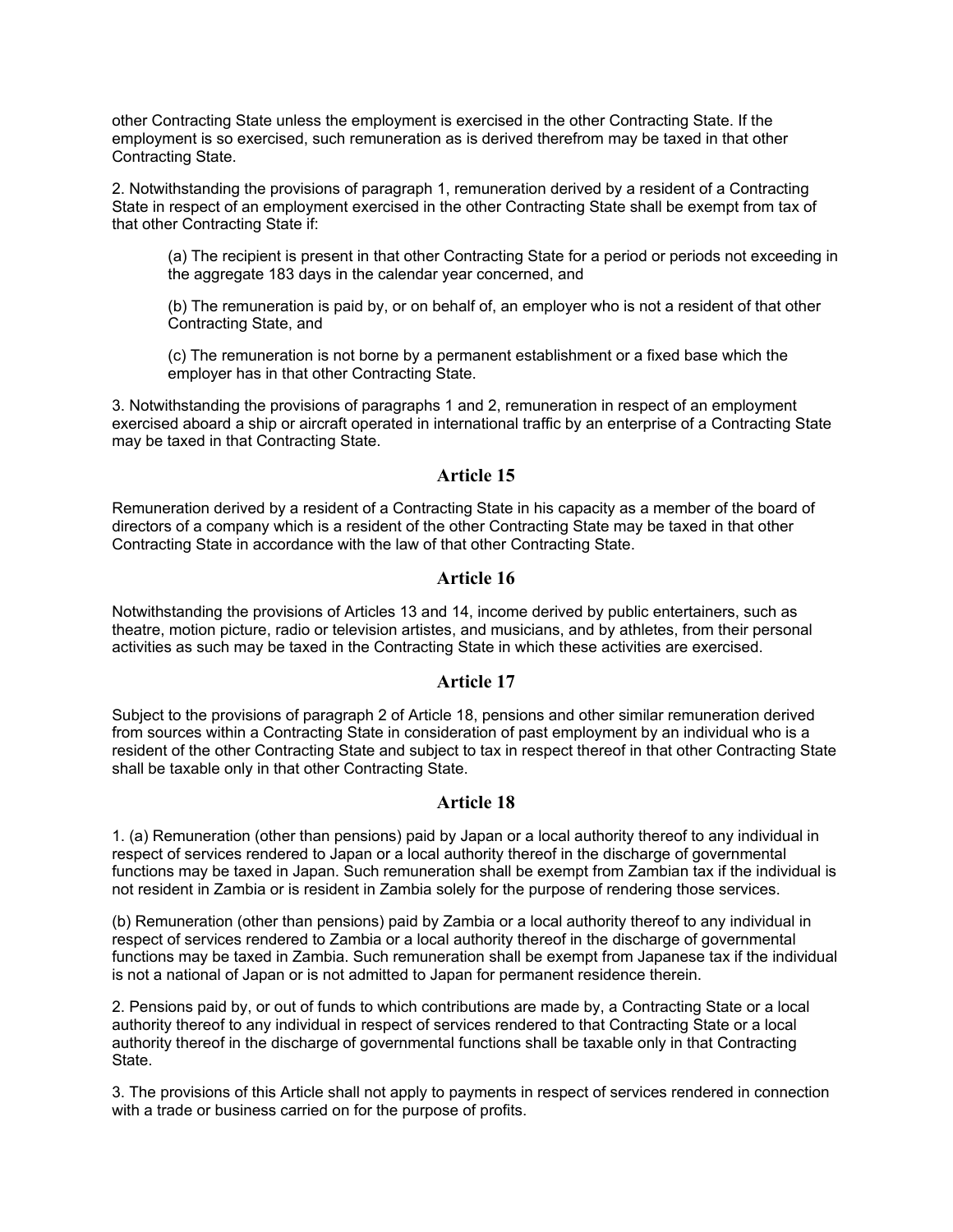#### **Article 19**

A professor or teacher who makes a temporary visit to a Contracting State for a period not exceeding two years for the purpose of teaching or conducting research at a university, college, school or other educational institution and who is, or immediately before such visit was, a resident of the other Contracting State shall be exempt from tax of the first-mentioned Contracting State in respect of remuneration for such teaching or research.

#### **Article 20**

Payments or income received for the purpose of his maintenance, education or training by a student or business apprentice who is present in a Contracting State solely for the purpose of his education or training and who is, or immediately before being so present was, a resident of the other Contracting State shall be exempt from tax of the first-mentioned Contracting State, provided that such payments are made to him from outside that first-mentioned Contracting State or that such income is received in respect of his personal services performed in the first-mentioned Contracting State in an amount not in excess of U.S.\$1,000 or its equivalent in Japanese or Zambian currency for any taxable year for a period not exceeding three consecutive taxable years.

## **Article 21**

Items of income of a resident of a Contracting State which are not expressly mentioned in the foregoing Articles of this Convention shall be taxable only in that Contracting State.

#### **Article 22**

1. (a) Where a resident of Zambia derives income from Japan which may be taxed in Japan in accordance with the provisions of this Convention, the amount of the Japanese tax payable in respect of that income shall be allowed as a credit against Zambian tax imposed on that resident. The amount of credit, however, shall not exceed that part of Zambian tax which is appropriate to that income.

(b) Where the income derived from Japan is a dividend paid by a company which is a resident of Japan, the credit shall take into account the Japanese tax payable in respect of its profits by the company paying the dividend.

2. (a) Where a resident of Japan derives income from Zambia which may be taxed in Zambia in accordance with the provisions of this Convention, the amount of Zambian tax payable in respect of that income shall be allowed as a credit against the Japanese tax imposed on that resident. The amount of credit, however, shall not exceed that part of the Japanese tax which is appropriate to that income.

(b) Where the income derived from Zambia is a dividend paid by a company which is a resident of Zambia to a company which is a resident of Japan which owns not less than 25 per cent of the shares or the capital of the company paying the dividend, the credit shall take into account the Zambian tax payable in respect of its profits by the company paying the dividend.

(c) For the purpose of the credit referred to in sub-paragraphs (a) and (b) above, there shall be deemed to have been paid by a tax-payer the amount which would have been paid if Zambian tax would not have been reduced or relieved in accordance with

(i) The provisions of paragraph 2 of Article 10 and paragraph 2 of Article 11; and

(ii) The special incentive measures designed to promote economic development in Zambia, provided that an agreement is made between the Governments of both Contracting States in respect of the scope of such special incentive measures.

(d) In the application of the provisions of sub-paragraph (c), there shall not, in any event, be deemed to have been paid an amount of tax higher than which, but for the reduction or relief of tax due to the special incentive measures mentioned in sub-paragraph (c) (ii), would result from the application of the Zambian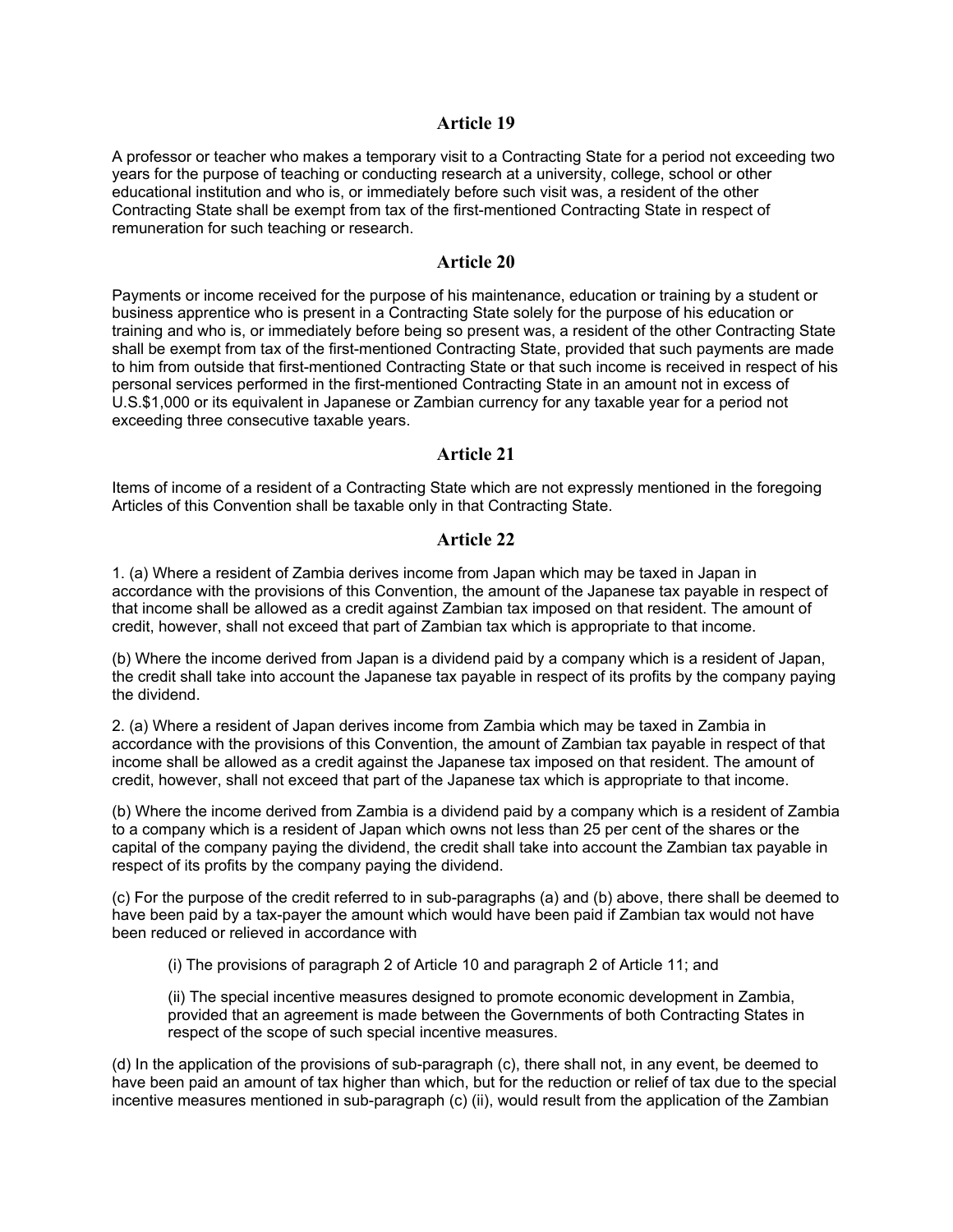tax laws effective on the date of signature of this Convention.

## **Article 23**

1. The nationals of a Contracting State shall not be subjected in the other Contracting State to any taxation or any requirement connected therewith which is other or more burdensome than the taxation and connected requirements to which nationals of that other Contracting State in the same circumstances are or may be subjected.

2. The term "nationals" means all individuals possessing the nationality of either Contracting State and all juridical persons created or organized under the laws of that other Contracting State and all organizations without juridical personality treated for the purposes of tax of that other Contracting State as juridical persons created or organized under the laws of that other Contracting State.

3. The taxation on a permanent establishment which an enterprise of a Contracting State has in the other Contracting State shall not be less favourably levied in that other Contracting State than the taxation levied on enterprises of that other Contracting State carrying on the same activities.

This provision shall not be construed as obliging a Contracting State to grant to residents of the other Contracting State any personal allowances, reliefs and reductions for taxation purposes on account of civil status or family responsibilities which it grants to its own residents.

4. Enterprises of a Contracting State, the capital of which is wholly or partly owned or controlled, directly or indirectly, by one or more residents of the other Contracting State, shall not be subjected in the firstmentioned Contracting State to any taxation or any requirement connected therewith which is other or more burdensome than the taxation and connected requirements to which other similar enterprises of that first-mentioned Contracting State are or may be subjected.

5. In this Article the term "taxation" means taxes of every kind and description.

# **Article 24**

1. The competent authorities of the Contracting States shall exchange such information as is necessary for the carrying out of this Convention. Any information so exchanged shall be treated as secret and shall not be disclosed to any persons or authorities other than those concerned with the assessment or collection, including judicial determination, of the taxes to which this Convention applies.

2. In no case shall the provisions of paragraph 1 be construed so as to impose on a Contracting State the obligation:

(a) To carry out administrative measures at variance with the laws or the administrative practice of that or of the other Contracting State;

(b) To supply particulars which are not obtainable under the laws or in the normal course of the administration of that or of the other Contracting State;

(c) To supply information which would disclose any trade, business, industrial, commercial or professional secret or trade process, or information, the disclosure of which would be contrary to public policy.

# **Article 25**

1. Where a resident of a Contracting State considers that the actions taken in the other Contracting State result or will result for him in taxation not in accordance with this Convention, he may, notwithstanding the remedies provided by the laws of those Contracting States, present his case to the competent authority of the Contracting State of which he is a resident.

2. The competent authority shall endeavour, if the objection appears to it to be justified and if it is not able to arrive at an appropriate solution, to resolve the case by mutual agreement with the competent authority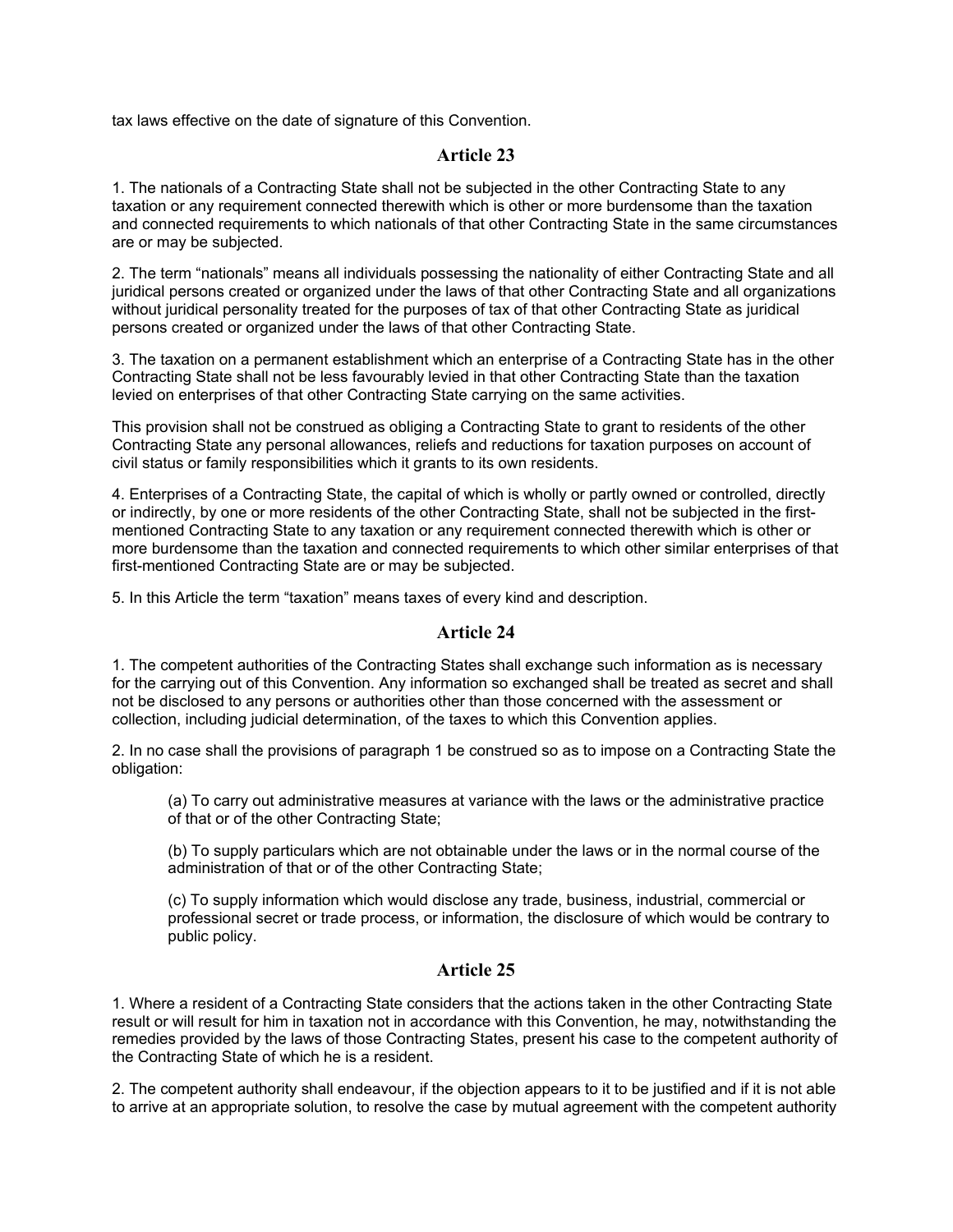of the other Contracting State, with a view to the avoidance of taxation not in accordance with this Convention.

3. The competent authorities of the Contracting States shall endeavour to resolve by mutual agreement any difficulties or doubts arising as to the interpretation or application of this Convention. They may also consult together for the elimination of double taxation in cases not provided for in this Convention.

4. The competent authorities of the Contracting States may communicate with each other directly for the purpose of giving effect to the provisions of this Convention.

## **Article 26**

Nothing in this Convention shall affect the fiscal privileges of diplomatic or consular officials under the general rules or international law or under the provisions of special agreements.

## **Article 27**

1. This Convention shall be approved by Japan and the Republic of Zambia in accordance with their respective legal procedures, and shall enter into force on the thirtieth day after the date of exchange of notes indicating such approval.

2. This Convention shall have effect as respects income derived during the taxable years beginning on or after the first day of January in the calendar year in which this Convention enters into force.

#### **Article 28**

This Convention shall continue in effect indefinitely but either of the Contracting States may, on or before the thirtieth day of June in any calendar year beginning after the expiration of a period of five years from the date of its entry into force, give to the other Contracting State, through the diplomatic channel, written notice of termination and, in such event, this Convention shall cease to be effective in respect of income derived during the taxable years beginning on or after the first day of January in the calendar year next following that in which the notice of termination is given.

IN WITNESS WHEREOF the undersigned, being duly authorized thereto by their respective Governments, have signed this Convention.

DONE in duplicate at Lusaka on 19th February, 1970 in the Japanese and English languages, each text having equal authenticity.

For Japan

Yoshio KIMURA

For the Republic of Zambia

E. H. K. MUDENDA

**Exchange Of NotesSignatories: Japan, Zambia Citations: 92 TNI 89-32; Doc 92-30279 Signed: February 19, 1970 In Force: January 23, 1971 Effective: January 1, 1971. See Article 27. Status: In Force Tax Analysts classification: Income**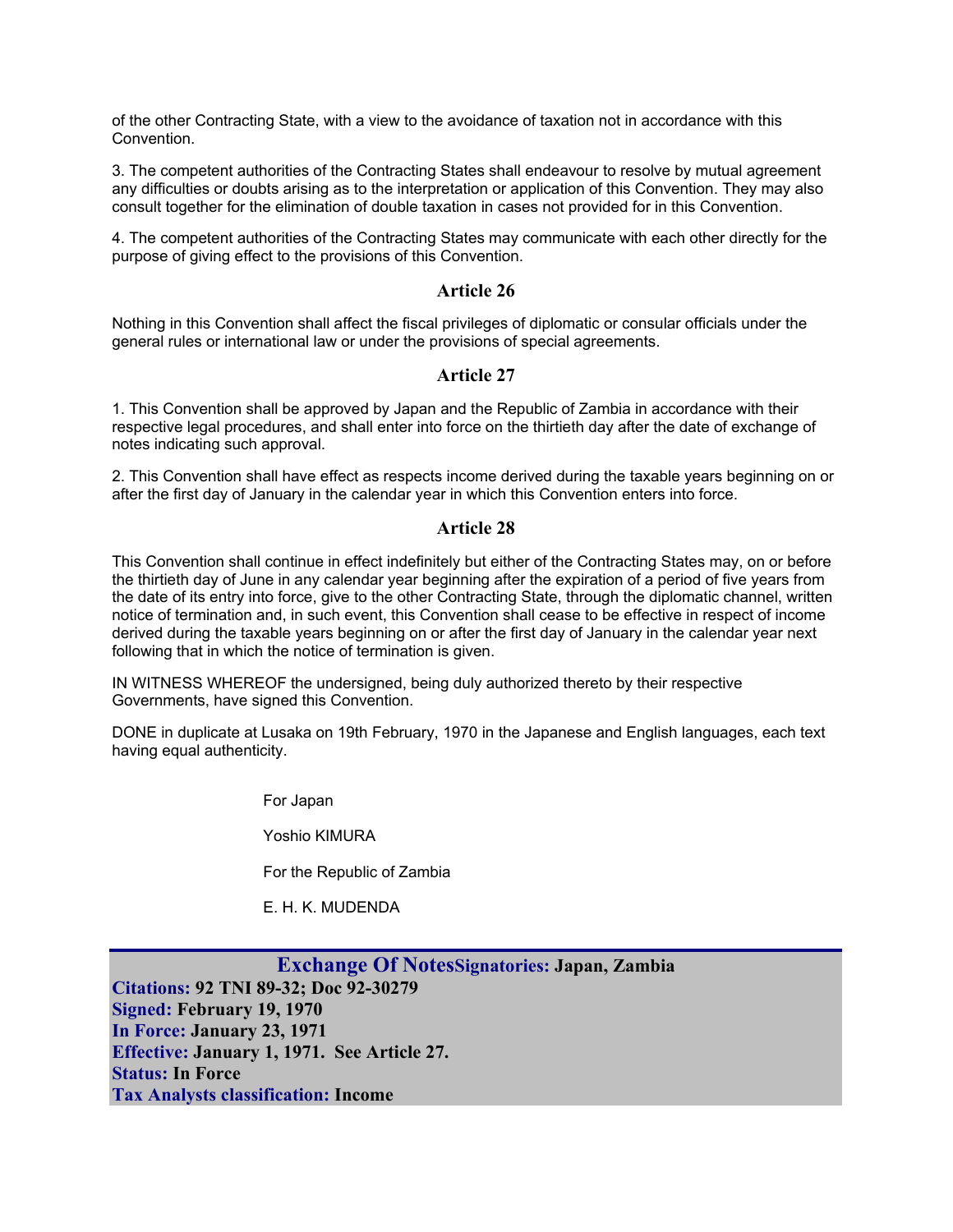## (Zambian Note)

#### Lusaka, 19th February, 1970

Excellency,

I have the honour to refer to the Convention between the Republic of Zambia and Japan for the Avoidance of Double Taxation with respect to Taxes on Income which was signed today and to confirm, on behalf of the Government of the Republic of Zambia, the following understanding reached between the Government of the Republic of Zambia and the Government of Japan.

With reference to sub-paragraph (c)(ii) of paragraph 2 of Article 22:

1. The special incentive measures designed to promote economic development in Zambia are those set forth in Section 19 of the Pioneer Industries (Relief from Income Tax) Act 1965 and sub-paragraph (3) of paragraph 9 of the Second Schedule to the Income Tax Act 1966;

2. If new legislation is enacted in Zambia within the scope of the special incentive measures mentioned in the said Article or in substitution for the provisions of the above-mentioned Acts effective on the date of signature of the Convention, the Government of the Republic of Zambia will inform the Government of Japan on such legislation and the two Governments will consult for the purpose of a new exchange of notes with a view to including those modifications which arise from the above legislation.

I have further the honour to request Your Excellency to be good enough to confirm the foregoing understanding on behalf of the Government of Japan.

I avail myself of this opportunity to extend to Your Excellency the assurance of my highest consideration.

E. H. K. MUDENDA

Minister of Development and

Finance

His Excellency Mr. Yoshio Kimura, Charge d'Affaires ad interim of Japan to the Republic of Zambia

(Japanese Note)

Lusaka, February 19, 1970

Excellency,

I have the honour to acknowledge the receipt of Your Excellency's Note of today's date which reads as follows:

"I have the honour to refer to the Convention between the Republic of Zambia and Japan for the Avoidance of Double Taxation with respect to Taxes on Income which was signed today and to confirm, on behalf of the Government of the Republic of Zambia, the following understanding reached between the Government of the Republic of Zambia and the Government of Japan.

With reference to sub-paragraph (c)(ii) of paragraph 2 of Article 22:

1. The special incentive measures designed to promote economic development in Zambia are those set forth in Section 19 of the Pioneer Industries (Relief from Income Tax) Act 1965 and sub-paragraph (3) of paragraph 9 of the Second Schedule to the Income Tax Act 1966;